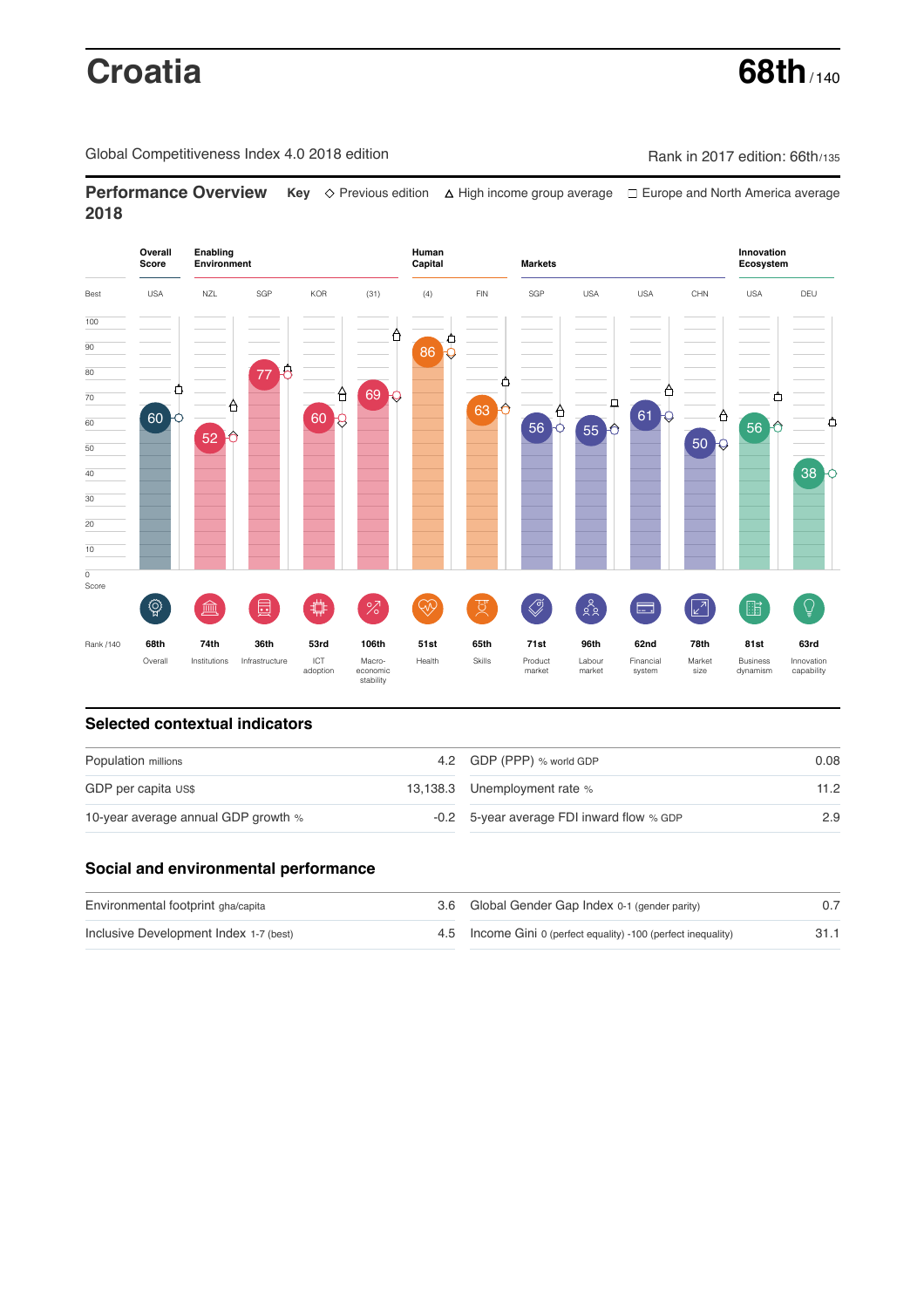| <b>Index Component</b>                                                   | Value                        | Score *              | Rank/140 | <b>Best Performer</b> |
|--------------------------------------------------------------------------|------------------------------|----------------------|----------|-----------------------|
| 寙<br>Pillar 1: Institutions 0-100 (best)                                 |                              | 52.0 $\sqrt{ }$      | 74       | <b>New Zealand</b>    |
| 1.01 Organized crime 1-7 (best)                                          | 4.9                          | 64.9 $\sqrt{ }$      | 67       | Finland               |
| 1.02 Homicide rate /100,000 pop.                                         | 1.0                          | 98.2 $\sqrt{ }$      | 33       | Multiple (9)          |
| 1.03 Terrorism incidence 0 (very high) -100 (no incidence)               | 100.0                        | 100.0 $\uparrow$     | 27       | Multiple (24)         |
| 1.04 Reliability of police services 1-7 (best)                           | 4.4                          | 56.7 ↓               | 70       | Finland               |
| 1.05 Social capital 0-100 (high)                                         | 44.6                         | 44.6 ↓               | 112      | Australia             |
| 1.06 Budget transparency 0-100 (best)                                    | 53.8                         | $53.8 =$             | 67       | Multiple (2)          |
| 1.07 Judicial independence 1-7 (best)                                    | 2.5                          | 25.6 ↓               | 120      | Finland               |
| 1.08 Efficiency of legal framework in challenging regulations 1-7 (best) | 2.0                          | 16.8 $\sqrt{ }$      | 135      | Finland               |
| 1.09 Freedom of the press 0-100 (worst)                                  | 28.9                         | 71.1 ↑               | 56       | Norway                |
| 1.10 Burden of government regulation 1-7 (best)                          | 1.9                          | 14.2 $\sqrt{ }$      | 138      | Singapore             |
| 1.11 Efficiency of legal framework in settling disputes 1-7 (best)       | 1.9                          | 14.4 $\sqrt{ }$      | 139      | Singapore             |
| 1.12 E-Participation Index 0-1 (best)                                    | 0.77                         | 77.0 ↓               | 56       | Multiple (3)          |
| 1.13 Future orientation of government 1-7 (best)                         | 2.4                          | 22.8 $\sqrt{ }$      | 133      | Singapore             |
| 1.14 Incidence of corruption 0-100 (best)                                | 49.0                         | $49.0 =$             | 50       | New Zealand           |
| 1.15 Property rights 1-7 (best)                                          | 3.5                          | 42.5 $\sqrt{ }$      | 122      | Finland               |
| 1.16 Intellectual property protection 1-7 (best)                         | 3.8                          | 45.8 ↓               | 93       | Finland               |
| 1.17 Quality of land administration 0-30 (best)                          | 22.5                         | $75.0 =$             | 31       | Singapore             |
| 1.18 Strength of auditing and reporting standards 1-7 (best)             | 3.9                          | 48.9 ↓               | 109      | Finland               |
| 1.19 Conflict of interest regulation 0-10 (best)                         | 5.7                          | $57.0 =$             | 65       | Multiple (2)          |
| 1.20 Shareholder governance 0-10 (best)                                  | 8.0                          | $80.0 =$             | 5        | Kazakhstan            |
| 員<br>Pillar 2: Infrastructure 0-100 (best)                               |                              | 76.8 ↑               | 36       | Singapore             |
| 2.01 Road connectivity index 0-100 (best)                                | 72.3                         | $72.3 =$             | 52       | <b>United States</b>  |
| 2.02 Quality of roads 1-7 (best)                                         | 5.5                          | 74.9 ↑               | 17       | Singapore             |
| 2.03 Railroad density km of roads/square km                              | 46.0                         | $100.0 =$            | 17       | Multiple (20)         |
| 2.04 Efficiency of train services 1-7 (best)                             | 2.7                          | $27.7 +$             | 90       | Switzerland           |
| 2.05 Airport connectivity score                                          | 62,572.6                     | 55.2 $\sqrt{ }$      | 56       | Multiple (8)          |
| 2.06 Efficiency of air transport services 1-7 (best)                     | 4.6                          | 60.0 $\uparrow$      | 65       | Singapore             |
| 2.07 Liner Shipping Connectivity Index 0-157.1 (best)                    | 35.9                         | 35.9 $\uparrow$      | 46       | Multiple (4)          |
| 2.08 Efficiency of seaport services 1-7 (best)                           | 4.5                          | 57.8 ↓               | 53       | Singapore             |
| 2.09 Electrification rate % pop.                                         | 100.0                        | $100.0 =$            | 1        | Multiple (66)         |
| 2.10 Electric power transmission and distribution losses % output        | 9.9                          | $93.8$ ↑             | 63       | Multiple (9)          |
| 2.11 Exposure to unsafe drinking water % pop.                            | 7.0                          | $94.9 =$             | 44       | Multiple (23)         |
| 2.12 Reliability of water supply 1-7 (best)                              | 6.0                          | 84.1 ↑               | 28       | Switzerland           |
| 尊<br>Pillar 3: ICT adoption 0-100 (best)                                 |                              | 60.2 $\uparrow$      | 53       | Korea, Rep.           |
| 3.01 Mobile-cellular telephone subscriptions /100 pop.                   | 103.0                        | 85.8 ↓               | 98       | Multiple (68)         |
| 3.02 Mobile-broadband subscriptions /100 pop.                            | 79.7                         | n/a                  | 54       | United Arab Emirates  |
| 3.03 Fixed-broadband Internet subscriptions /100 pop.                    | 26.2                         | 52.3 $\uparrow$      | 37       | Switzerland           |
| 3.04 Fibre Internet subscriptions /100 pop.                              | 1.0                          | n/a                  | 61       | Korea, Rep.           |
| 3.05 Internet users % pop.                                               | 72.7                         | 72.7 ተ               | 50       | Iceland               |
| ℅<br>Pillar 4: Macroeconomic stability 0-100 (best)                      | $\qquad \qquad \blacksquare$ | 69.3 ↑               | 106      | Multiple (31)         |
| 4.01 Inflation annual % change                                           | 0.0                          | 98.6 个               | 87       | Multiple (74)         |
| 4.02 Debt dynamics 0-100 (best)                                          | 40.0                         | $40.0 =$             | 113      | Multiple (36)         |
| ųÿ<br>Pillar 5: Health 0-100 (best)                                      |                              | $85.7$ ↑             | 51       | Multiple (4)          |
| 5.01 Healthy life expectancy years                                       | 67.4                         | 85.7 ↑               | 50       | Multiple (4)          |
| 섯<br>Pillar 6: Skills 0-100 (best)                                       | $\overline{\phantom{0}}$     | 63.4 $\downarrow$    | 65       | Finland               |
| 6.01 Mean years of schooling Years                                       | 11.2                         | $74.7 =$             | 37       | Finland               |
| 6.02 Extent of staff training 1-7 (best)                                 | 3.1                          | 34.7 ↓               | 131      | Switzerland           |
| 6.03 Quality of vocational training 1-7 (best)                           | 3.5                          | 41.4 $\sqrt{ }$      | 113      | Switzerland           |
| 6.04 Skillset of graduates 1-7 (best)                                    | 3.5                          | 41.1 $\sqrt{ }$      | 116      | Switzerland           |
| 6.05 Digital skills among population 1-7 (best)                          | 3.6                          | 43.5 ↑               | 108      | Sweden                |
| 6.06 Ease of finding skilled employees 1-7 (best)                        | 3.3                          | 38.7 ↓               | 124      | United States         |
| 6.07 School life expectancy Years                                        | 15.0                         | 83.1 $\sqrt{ }$      | 55       | Multiple (9)          |
| 6.08 Critical thinking in teaching 1-7 (best)                            | 2.3                          | $21.4 \; \downarrow$ | 136      | <b>United States</b>  |
| 6.09 Pupil-to-teacher ratio in primary education Ratio                   | 13.7                         | $90.7 =$             | 39       | Multiple (6)          |